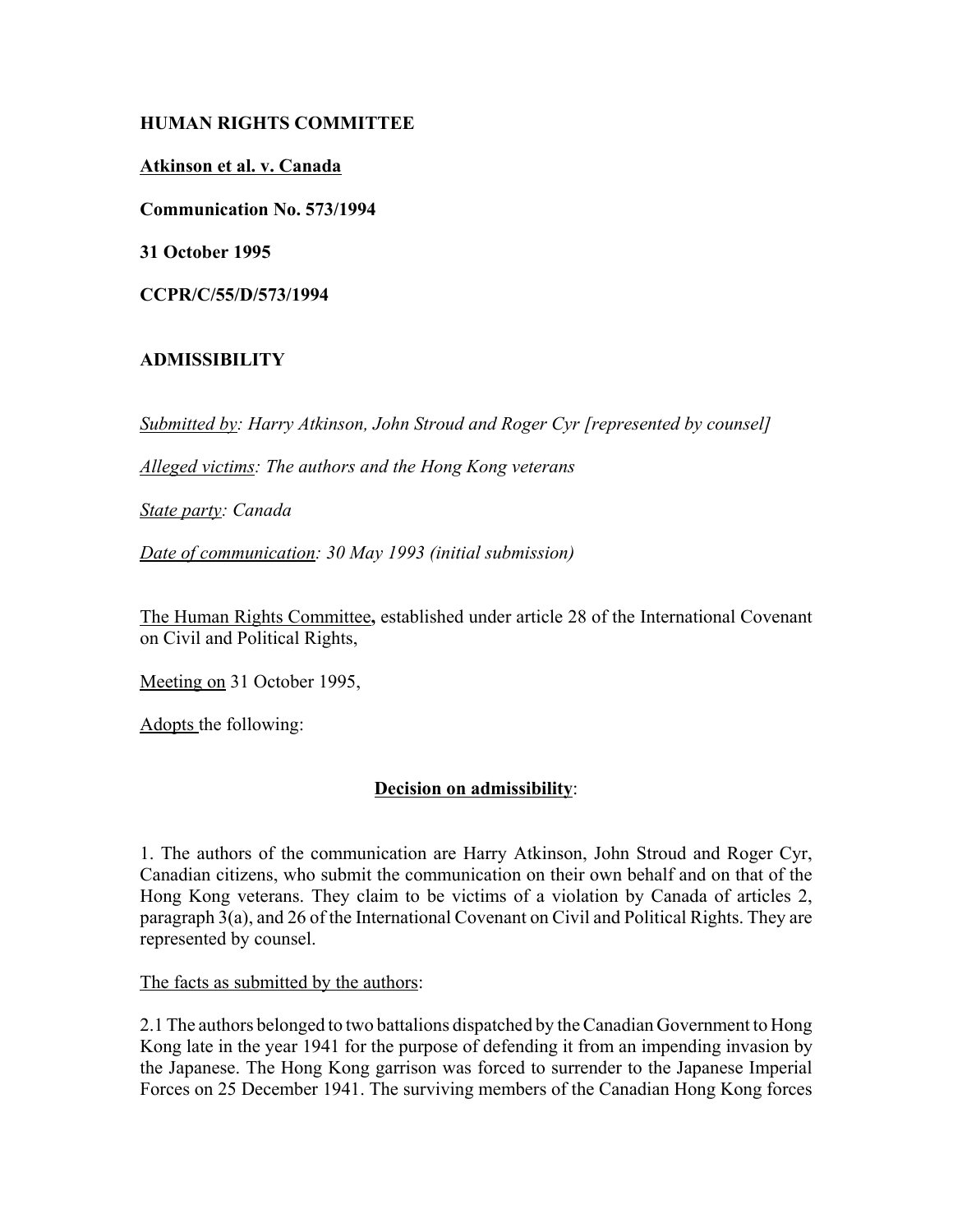were interned in camps operated by the Japanese, both in Japan and in Japanese administered territories. They were liberated in September 1945, following the Japanese surrender to the Allied Forces.

2.2 The authors submit that the conditions in the Japanese camps were inhuman. Maltreatment and torture took place regularly. Prisoners were forced to march long distances under hard conditions, many of those dropping out being killed by the guards. They were forced to do slave labour in tropical heat without protection against the sun. Lack of housing, food, and medical supplies led to diseases and deaths. In this context, reference is made to the judgment of the International Military Tribunal for the Far East of November 1948, which found that it was general practice and indeed policy of the Japanese forces to subject the prisoners of war to serious maltreatment, torture and arbitrary executions, in flagrant violation of the laws of war and humanitarian law See pages 395 to 448 of the judgment..

2.3 As a consequence of the barbaric conditions in the camps, the released prisoners were in bad physical condition, suffered severely from malnutrition with vitamin deficiency diseases such as beri-beri and pellagra, malaria and other tropical diseases, tuberculosis, tropical sores and the effects of physical ill-treatment. It is submitted that as a direct consequence, the Hong Kong veterans still suffer significant residual disabilities and incapacities.

2.4 The Peace Treaty of 1952 between Japan and the Allied Forces did not include appropriate compensation for the slave labour and brutality experienced by the Hong Kong veterans. Article 14 of the Peace Treaty gave Canada the right to seize Japanese property in Canada. The total amount thus appropriated was slightly over three million dollars. With this money the War Crimes Fund was constituted, which granted the Hong Kong veterans a payment of \$1.00, later raised to \$1.50, per day of imprisonment. No other source of funds was available to satisfy the claims of the veterans and no attempt was made by the Canadian Government to obtain funds from Japan, as it was the Government's position that it had waived all claims against Japan in signing the Peace Treaty.

2.5 The authors submit that the compensation received falls far short of what can be considered adequate and reasonable. They claim that a payment of \$18.00 per day (approximately \$23,940 in total per person) could be considered an appropriate level of compensation for their sufferings.

2.6 The authors refer to a publication by Carl Vincent "No Reason Why" and note that the book shows that they and their colleagues were sent to Hong Kong for purely political reasons at a time when it was known that the Hong Kong garrison could not withstand an attack from the Japanese troops and that there was no hope of evacuating the Hong Kong defenders. It is therefore argued that the Canadian Government was from the outset responsible for their plight and that the disregard for their safety is exacerbated by the Government's later failure to protect their interests in accordance with international law at the time of the entry into force of the Peace Treaty with Japan and its failure to provide appropriate financial assistance and/or compensation.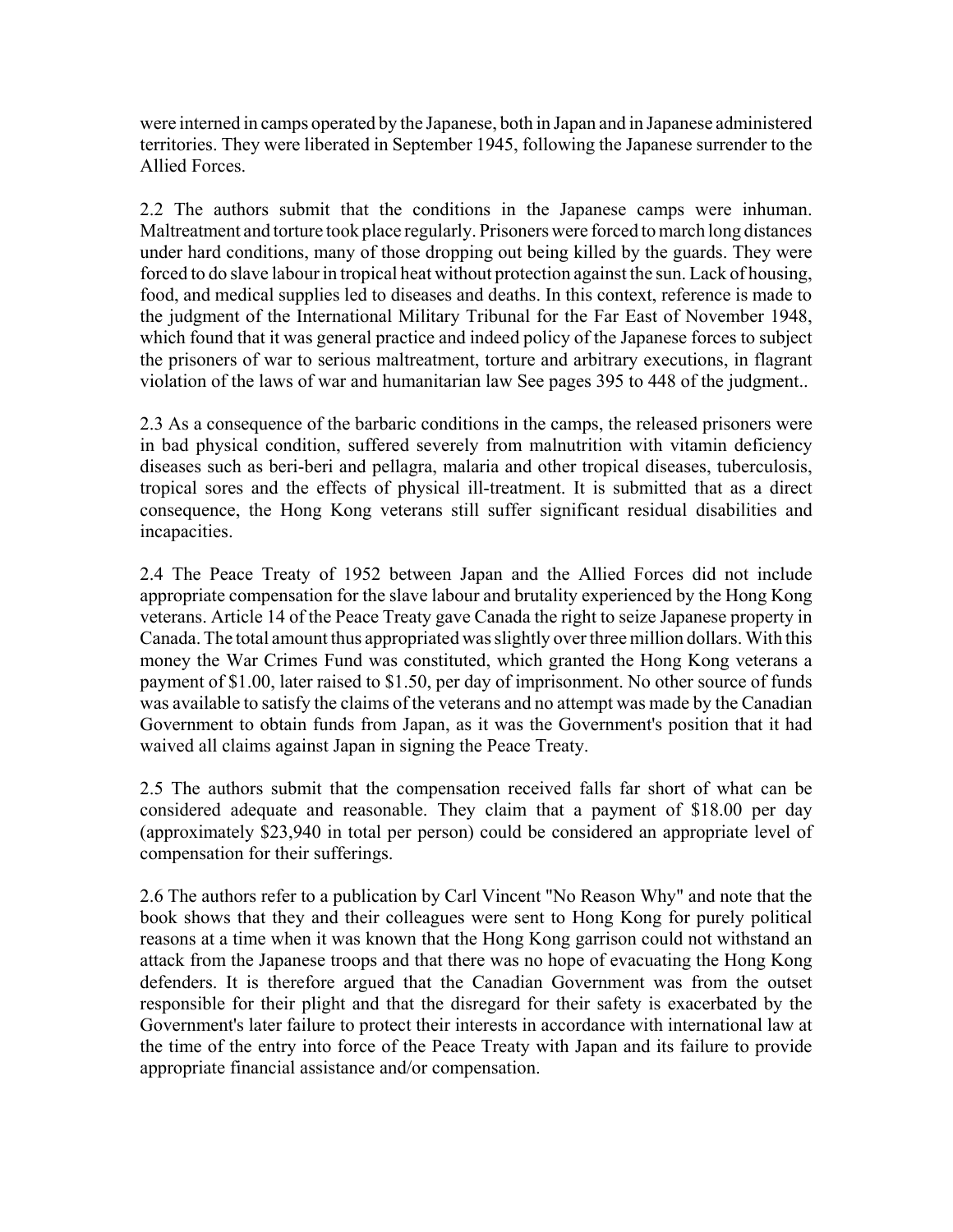2.7 In this context, it is pointed out that it has remained the consistent position of the Canadian Government that any reparation to be paid to Canadian prisoners of war was provided for in the Peace Treaty with Japan. The authors reiterate that the Peace Treaty did not encompass the damages suffered by the Hong Kong veterans under the conditions of imprisonment imposed by the Japanese Government during the war and more particularly, that the Peace Treaty did not address the question of indemnification for the gross violations of human rights and slave labour. It is further submitted that as a matter of law the Canadian Government had no legal authority or mandate to waive the veterans' rights to a remedy for the gross violations of their rights. In support of this argument, the authors refer to the Hague Convention of 18 October 1907, the Third Geneva Convention of 1949, Protocol I of the Geneva Convention and the legal commentaries prepared by the International Committee of the Red Cross, as well as to the Study concerning the right to reparation for gross violations of human rights, presented to the Sub-Commission on Prevention of Discrimination and Protection of Minorities by Mr. Theo van Boven.

2.8 Upon their return to Canada, the authors continued to suffer from severe physical, mental and psychological problems as a direct consequence of the 44 months of imprisonment and slave labour imposed upon them by the Japanese. It is submitted that the Canadian authorities failed to recognize the nature and extent of the residual disabilities and incapacities suffered by them. A study undertaken by the Canadian Pension Commission in 1966 concluded that the health problems of Hong Kong veterans were a direct consequence of their sufferings in the internment camps. In 1968, the Committee to Survey the Work and Organization of the Canadian Pension Commission recognised that the Hong Kong veterans had not received adequate pensions and that their disabilities were constantly under-assessed. Amendments to the Pension Act and the Prisoners of War legislation, in March 1971, improved benefits. However, the authors emphasize that these legislative provisions did not specifically refer to any form of compensation for the slave labour carried out by them, nor were these funds paid as indemnification for the violations of international law experienced by them. Moreover, the authors state that the residual effects of their disabilities were not fully addressed by the statutory reforms and they submit that at present they continue to be unable to obtain pension entitlement for a significant number of conditions suffered by them.

2.9 The authors indicate that, in 1987, the Hong Kong Veterans Association of Canada in cooperation with The War Amputations of Canada submitted a claim to the United Nations Commission on Human Rights, in accordance with the procedure established by ECOSOC's Resolution 1503 (XLVIII), with respect to the gross violations of human rights committed by Japan in relation to the incarceration of Canadian servicemen held as prisoners of war. In 1991, the Sub-Commission on Prevention of Discrimination and Protection of Minorities concurred with the interpretation of its Working Group on Communications that "the procedure governed by Economic and Social Council Resolution 1503 (XLVIII) could not be applied as a reparation or relief mechanism in respect of claims of compensation for human suffering or other losses which had occurred during the Second World War".

2.10 The authors claim that they have exhausted all available domestic remedies and refer to the lengthy exchange of correspondence between representatives of the Hong Kong Veterans Association of Canada and the Canadian Government.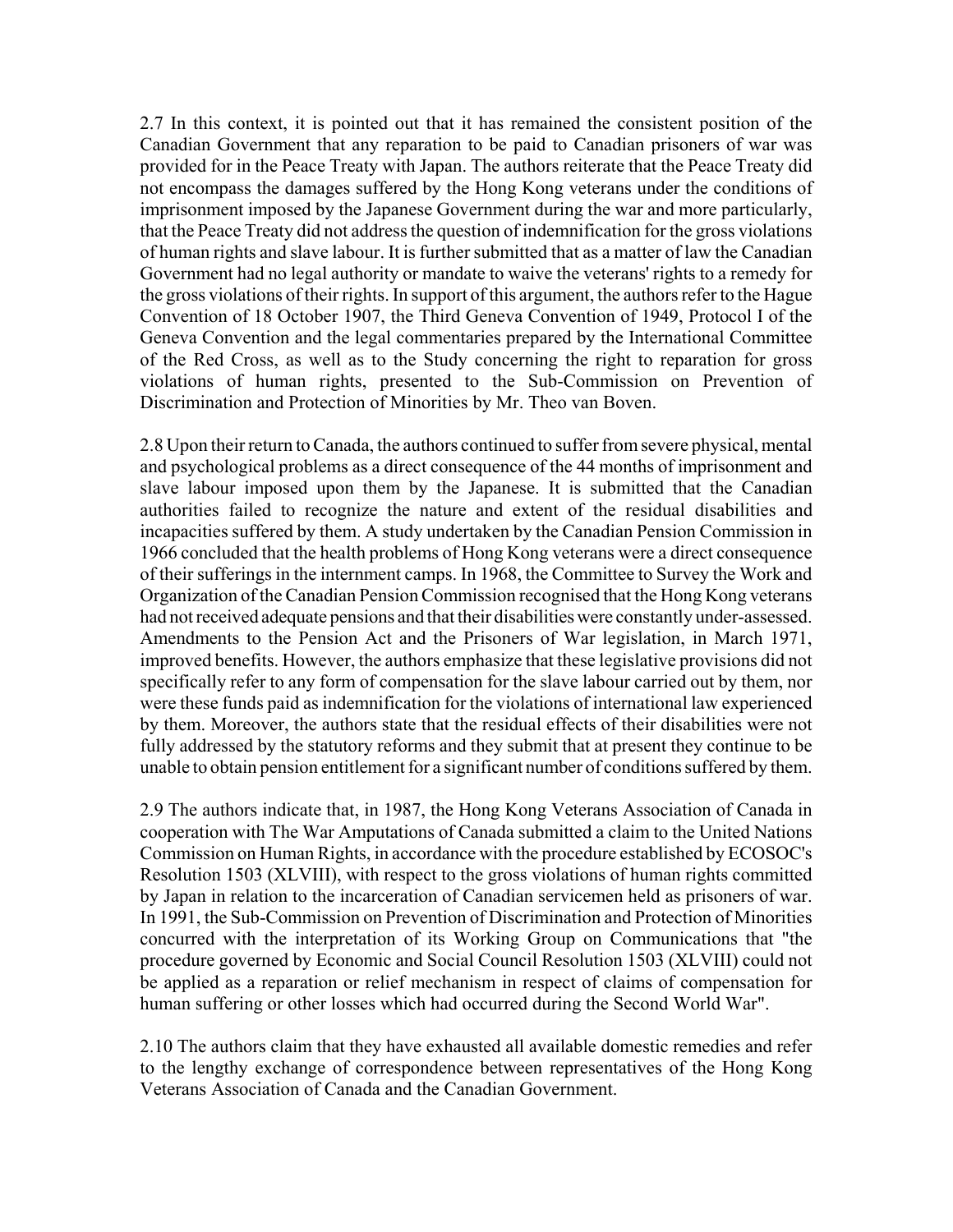# The complaint:

3.1 The authors claim that the Canadian Government continues to deprive them of their right to a remedy, in violation of article 2, paragraph 3(a), of the Covenant. In this context, they submit that the practical result of the failure of the Canadian Government to recognise that it had no legal authority to waive the authors' rights to compensation in the Peace Treaty with Japan, and its subsequent failure to support their claim against Japan in the appropriate international fora, has left them without an effective remedy for the gross violations of their human rights. It is submitted that the Government continues to support Japan's defence that the 1952 Peace Treaty effectively terminates Japan's legal responsibility to former Prisoners of War and internees. In May 1991, the Canadian Prime Minister advised the Japanese Government that it remained Canada's position that the Japanese Government had satisfied its obligations regarding reparations as a consequence of the 1952 Peace Treaty. Moreover, the Prime Minister indicated that any consideration of compensation or reparation would be the responsibility of Canada. However, in response to requests by the Hong Kong Veterans Association, the Government has indicated that it is unwilling to consider further compensation.

3.2 The authors further claim that the Canadian Government's failure to provide them with proper financial assistance and compensation during the many years following the war and the pension deficiencies still being suffered to the current day constitute a violation of article 26 of the Covenant. They contend that they did not receive appropriate entitlement and/or were underassessed for their specific disabilities in comparison to other Canadian veterans who returned from the war.

3.3 The authors emphasize that the actions and failures of the Canadian Government described above, although occurring before the entry into force of the Covenant and the Optional Protocol, have continuing effects which in themselves constitute a violation of the Covenant. In this context, it is argued that the authors continue to suffer from physical and mental defects caused by their experiences in the Japanese camps. To support this argument, reference is made to a report prepared by Prof. Gustave Gingras "The sequelae of inhuman conditions and slave labour experienced by members of the Canadian Components of the Hong Kong Forces, 1941-1945, while prisoners of the Japanese Government". The authors submit that these continuing and ongoing effects of the violations suffered by them constitute in themselves a violation of the Covenant on and after 19 August 1976, the date of entry into force of the Covenant and the Optional Protocol for Canada. In this context, the authors refer to decisions of the Human Rights Committee in communications No. 123/1982 (Manera v. Uruguay), No. 196/1985 (Gueye v. France), No. 6/1977 (Sequeira v. Uruguay) and No. R6/24 (Lovelace v. Canada).

# Additional information provided by the authors:

4.1 On 10 February 1994, the Committee's Special Rapporteur for New Communications requested the authors, under rule 91 of the Committee's rules of procedure, to furnish additional information with regard to their claim that they did not receive appropriate pension entitlements compared to other Canadian veterans.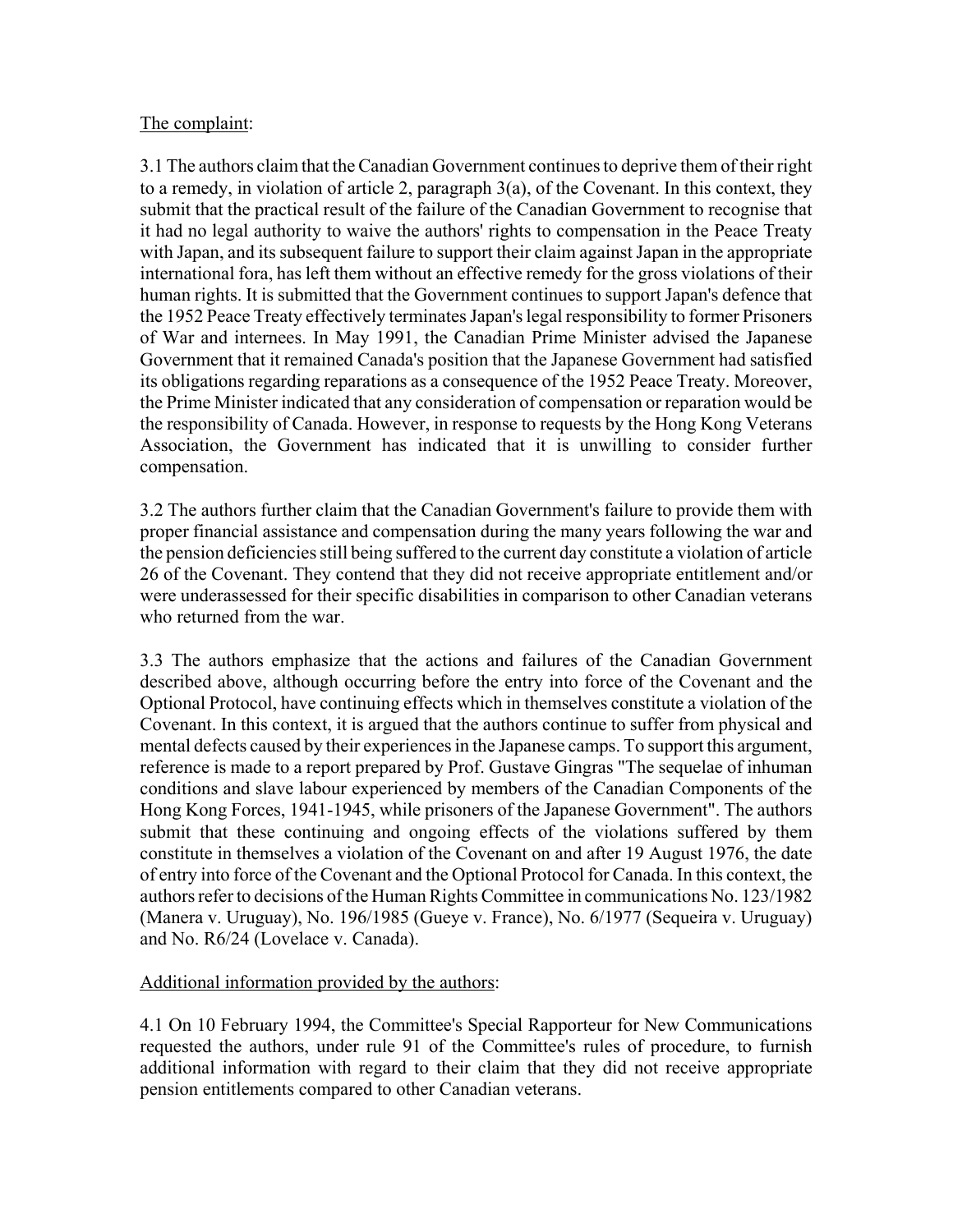4.2 By submission, dated 25 March 1994, the authors state that they are victims of discrimination since they cannot qualify for additional benefits (the Exceptional Capacity Allowance, the Veterans Independence Program, and the additional primary disability or consequential disability pensions available under the Pension Act) which are available to other veterans, because of the different legal basis of their prisoner of war pensions.

4.3 In this context, they explain that the Exceptional Incapacity Allowance, which is granted to veterans who suffer from extraordinary incapacity, is only available for persons who have a 100% pension under the Pension Act. Since the Veterans Pension Act does not recognize the Hong Kong Veterans Prisoner of War benefit as a form of pension for the purpose of the Exceptional Incapacity Allowance, the Hong Kong Veterans cannot qualify, although the majority would meet the other requirements for the allowance.

4.4 The Veterans Independence Program, which allows veterans to remain self-sufficient by providing certain services, bases the applicability of the program, on a "war-related pensioned condition". Since the Canadian Government does not recognize the situation of the Hong Kong Veterans as such condition, they are excluded from benefitting from the program, notwithstanding the fact that the Hong Kong Veterans' Prisoners of War benefit was intended to reflect a form of pension directly related to their wartime experience.

4.5 As to additional pensions available under the Pension Act, it is submitted that the Canadian Pension Commission is not prepared to grant entitlement for many of the particular pension applications from Hong Kong Veterans. This refusal is based on the premise that the Hong Kong Veterans have received pension entitlement as part and parcel of their Prisoner of War benefit.

4.6 It is further argued that the legislation relating to Prisoner of War Compensation Benefits is in itself discriminatory, since the basis for the compensation is directly related to the period of time spent as a prisoner of war, without taking into account the nature of the prisoner of war experience (the gross violations of human rights suffered by the Hong Kong Veterans).

4.7 It is finally argued that the authors are victims of discrimination because of Canada's policy of selective support as to the question of reparations arising from World War II. In this connection, it is submitted that the Canadian Government has actively supported the payment of reparations by the Federal Republic of Germany to victims of gross human rights violations committed by Nazi Germany but has failed to provide similar support for claims by the victims of human rights violations by Japan. In this context, the authors also refer to compensatory payments by the Canadian Government to Japanese Canadians, who during the war had been interned, deported, or deprived of their property, solely because of their ancestry.

State party's observations on admissibility and authors' comments thereon:

5.1 By submission of 21 September 1994, the State party addresses the admissibility of the communication and provides background information on the overall scheme of veterans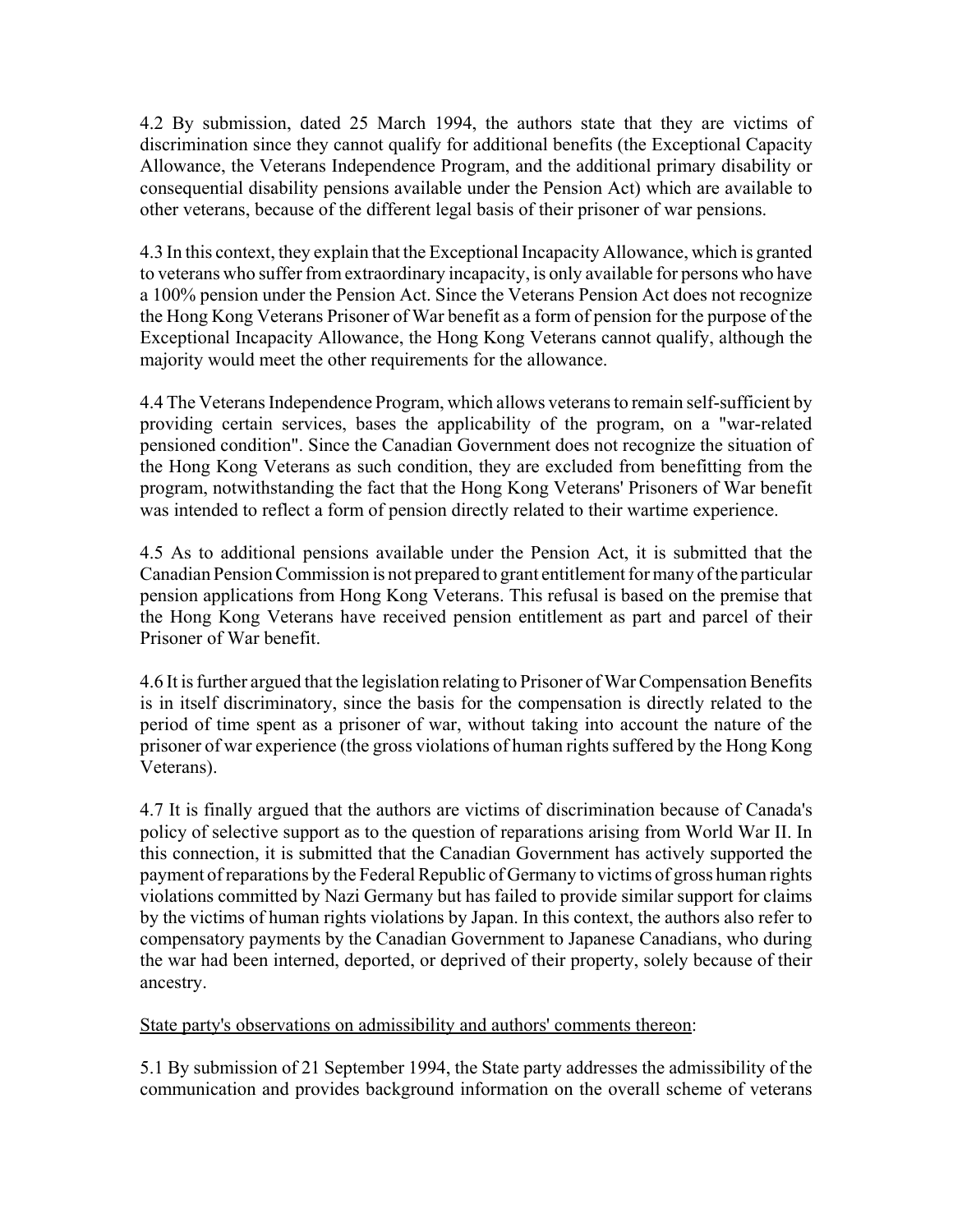compensation in Canada.

5.2 Pursuant to the Canadian Pension Act, a wide variety of benefits are available to war veterans. These benefits are exempt from taxation and in addition to income received from employment or other sources. The State party distinguishes the following benefits:

5.3 Disability pensions are awarded for specific disabilities resulting from military service. The amount is related to the extent of the veteran's disabilities. Of the 547 former prisoners of war who were incarcerated by the Japanese for more than a year (encompassing all Hong Kong veterans) 180 receive a 100% pension and 91 receive a 50% pension, whereas the remaining former prisoners receive amounts in between. In May 1991, all Hong Kong veterans were automatically assessed at a minimum of 50% disability pension for the condition of avitaminosis.

5.4 In 1971, all former prisoners of war of the Japanese who had been held captive for one year or more, including all Hong Kong veterans, and who had an assessable disability were given prisoner of war compensation equivalent to 50% disability pension. However, no additional POW compensation was given to those who already received a disability pension of 50% or more. In 1976, the legal basis for the POW compensation was changed, the requirement of assessable disability was eliminated, and POW compensation was provided to former prisoners of all WW2 enemy powers. However, substantially higher rates were maintained for former prisoners of Japan in light of the particular hardships they suffered. As a result, Hong Kong veterans were entitled to 50% POW compensation, whereas former prisoners of war of European countries received from 10% to 20%, depending on the length of their incarceration. Furthermore, the POW compensation was granted in addition to any disability pension, up to the equivalent of a 100% disability pension. In 1986, this ceiling was removed and POW compensations are now being paid regardless the percentage of the disability pension received. This means that the least disabled Hong Kong veterans receive the equivalent of 100% disability pension (50% automatic disability pension plus 50% POW compensation), and the most severely disabled Hong Kong veterans 150% disability pension.

5.5 A veteran who receives the maximum war disability pension may also be awarded an additional Exceptional Incapacity Allowance. The State party points out that 105 former prisoners of war of the Japanese receive such allowance.

5.6 A pensioned veteran who is totally disabled and requires an attendant qualifies for an additional Attendance Allowance. The State party submits that 172 prisoners of war of the Japanese receive this allowance.

5.7 The Veterans Independence Program pays for home support services for pensioned veterans, such as housekeeping and "meals on wheels". Entitlement to this program is based on the nature of the disability and the needs of the veteran.

5.8 The War Veterans Allowance is an income-tied allowance aimed at assisting Canadian veterans who are incapable of maintaining themselves economically. Because of their other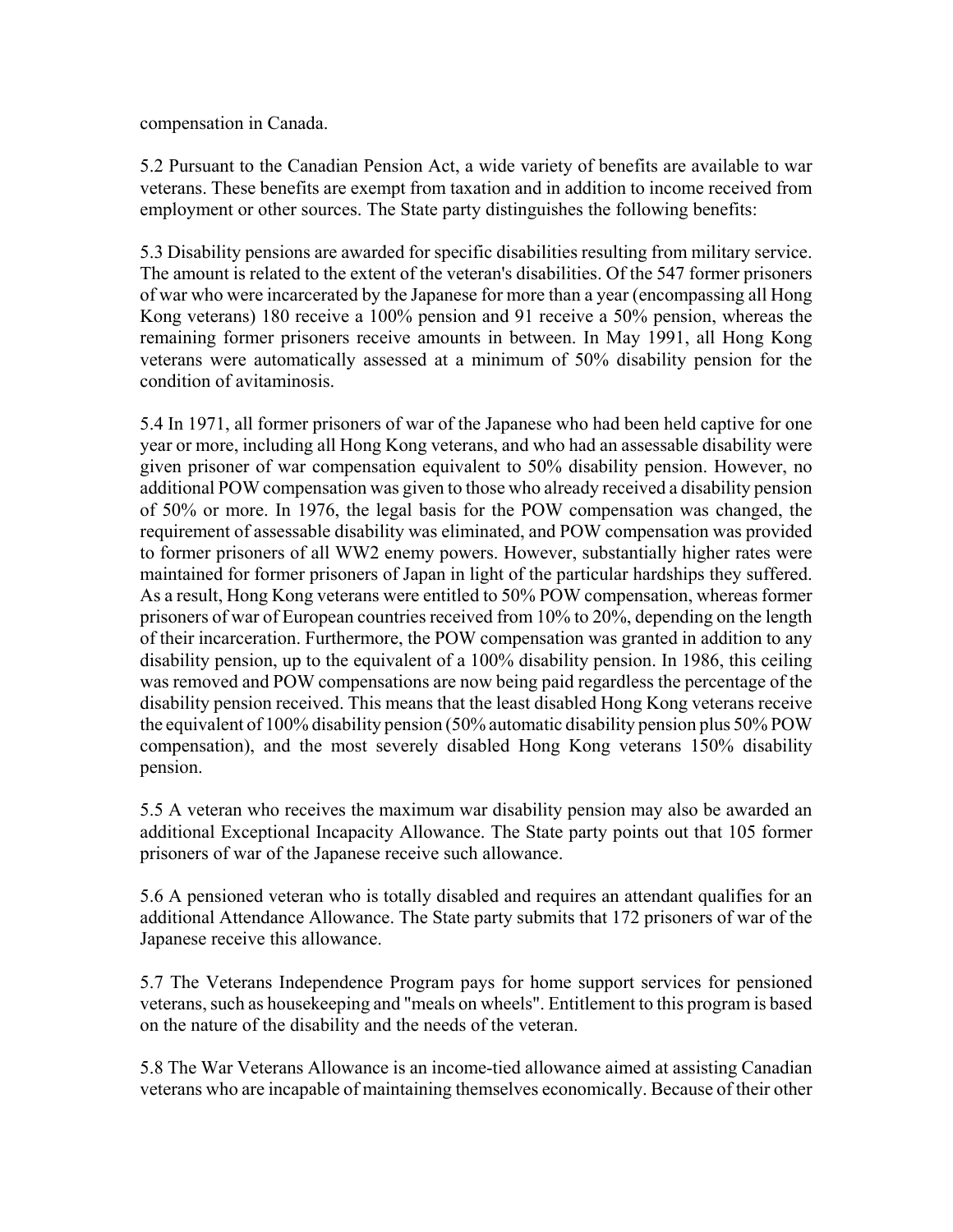pension entitlements, Hong Kong veterans are precluded from qualifying for this allowance.

5.9 Further benefits for pensioned veterans include supplemental health benefits, clothing allowances and counselling.

5.10 Following the confiscation of Japanese assets in Canada, pursuant to the 1952 Peace Treaty, the Hong Kong veterans received a lump sum compensation of \$1.50 per day of incarceration, in recognition of the undue hardship suffered.

6.1 The State party notes that the three authors claim to act on behalf of all Hong Kong veterans, but that they have not identified the remaining members of the group, nor have they demonstrated their authority to act on behalf of these other members. The State party recalls that a communication must be submitted by the individual alleging to be a victim or by a duly authorized representative and refers to the Committee's jurisprudence in this regard. The State party argues therefore that to the extent that the communication is filed on behalf of all Hong Kong veterans, it is inadmissible because the authors have no authority to act.

6.2 As regards the authors' claim that the Canadian Government waived their right to a remedy and that they were inadequately indemnified under the 1952 Peace Treaty, in violation of article 2, paragraph 3(a), of the Covenant, the State party submits that the compensation received by the authors pursuant to the Peace Treaty did not amount to a violation of any individual human right or freedom, but represented a portion of the compensation for their suffering. The State party recalls that there is no autonomous right to compensation under the Covenant and refers to the Committee's jurisprudence with respect to communications Nos. 275, 343, 344 & 345/1988. The State party argues therefore that this part of the communication is inadmissible as incompatible ratione materiae. In this context, the State party denies that it waived the authors' right to a remedy by entering into the 1952 Peace Treaty with Japan, and states that the Peace Treaty actually facilitated the availability of an expeditious remedy for the authors.

6.3 Further, the State party argues that the authors' claim relating to the 1952 Peace Treaty is inadmissible ratione temporis. Reference is made to the Committee's jurisprudence that it is not competent to examine allegations relating to events which took place before the entry into force of the Covenant and the Optional Protocol, unless the alleged violation continues or has effects which themselves constitute a violation after the date of entry into force. The State party points out that the mistreatment suffered by the authors took place between 1941 and 1945 at the hands of the Japanese, and that this mistreatment is not in any way continuing. The 1952 Peace Treaty, on which the authors base their claim, was also concluded before the entry into force of the Covenant and the Optional Protocol. The State party submits that an argument of inadequate compensation cannot turn these past events into a continuing violation for the purposes of the Covenant. The State party states that the jurisprudence cited by the authors (No. 123/1982 (Manera v. Uruguay), No. 196/1985 (Gueye v. France), No. 6/1977 (Sequeira v. Uruguay) and No. R6/24 (Lovelace v. Canada)) does not support their claim, since the first two cases concerned violations resulting from the continued application of a law, and the other two cases only reinforce the argument that the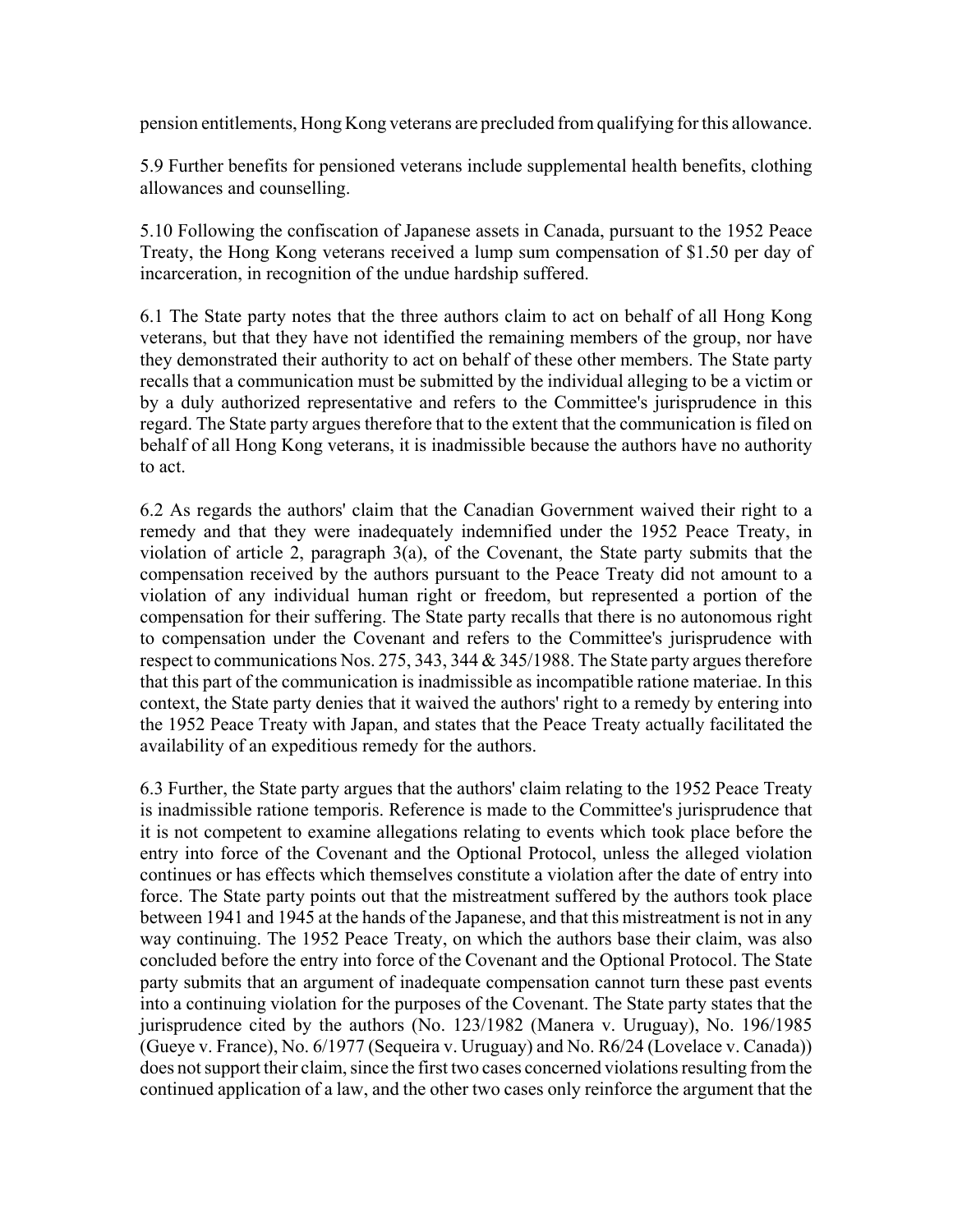Committee can only examine violations occurring after the entry into force.

6.4 With regard to the authors' claim that they are discriminated against because POW compensation is not treated as part of their disability pension and that they are therefore not eligible for additional benefits such as Exceptional Incapacity or Attendance Allowances, the State party refers to the Committee's interpretation of article 26, and states that the authors must submit sufficient evidence in substantiation of their allegation to show a prima facie case. According to the State party, they would have to show that a distinction is made which impairs the enjoyment of their rights and freedoms on an equal footing with other persons, that this distinction is not reasonable or objective and that the aim of the distinction is illegitimate under the Covenant. The State party points out that POW compensation is available to all former prisoners of war, not just to Hong Kong veterans, and that no recipient may treat it as part of a disability pension. The State party argues therefore that the authors have not demonstrated a distinction which adversely affects the Hong Kong veterans, nor have they demonstrated that the basis on which each veteran benefit program is allocated, is unreasonable or illegitimate. The State party argues that the criteria used for the allocation of benefits (as set out above) are not discriminatory and fully comply with the Covenant. Moreover, the State party points out that the authors have not identified specific disabilities for which they are not compensated, nor have they outlined the benefits they personally receive from the Government's veterans programs. As regards the authors' other allegations of discrimination regarding payments of Japanese Canadians interned during WW2 in Canada and regarding the position of Canadians with claims against Germany, the State party submits that these situations are materially different from the authors' and therefore irrelevant. The State party concludes that the authors have failed to substantiate, for purposes of admissibility, their claim that they are victims of discrimination, in violation of article 26 of the Covenant.

6.5 Moreover, the State party argues that the authors have failed to exhaust all domestic remedies as required by article 5, paragraph 2(b), of the Optional Protocol. In this connection, the State party points out that the right to equality before and under the law and the right not to be discriminated against are protected by the Canadian Charter of Rights and Freedoms which was entrenched as part of Canada's constitution in 1982. Pursuant to section 24 of the Charter anyone whose rights and freedoms, as guaranteed by the Charter, have been infringed or denied may apply to the court in order to obtain a remedy. Accordingly, it is open to the authors to commence an action in the Federal Court to obtain a remedy for the alleged discrimination against them.

6.6 Furthermore, veterans may dispute the nature and extent of their entitlement before the Canadian Pension Commission, an independent quasi-judicial federal agency which is responsible for the initial adjudication of both entitlement and assessment claims. From the Commission's decisions, appeal is open to the Veterans Appeal Board, whose decisions are subject to review by the Federal Court-Trial Division and, with leave, to the Federal Court-Appeal Division, whose decisions may be appealed, with leave, to the Supreme Court of Canada. In this context, the State party submits that all claimants are entitled to free legal assistance for applications or appeals made to either the Canadian Pension Commission or the Veterans Appeal Board.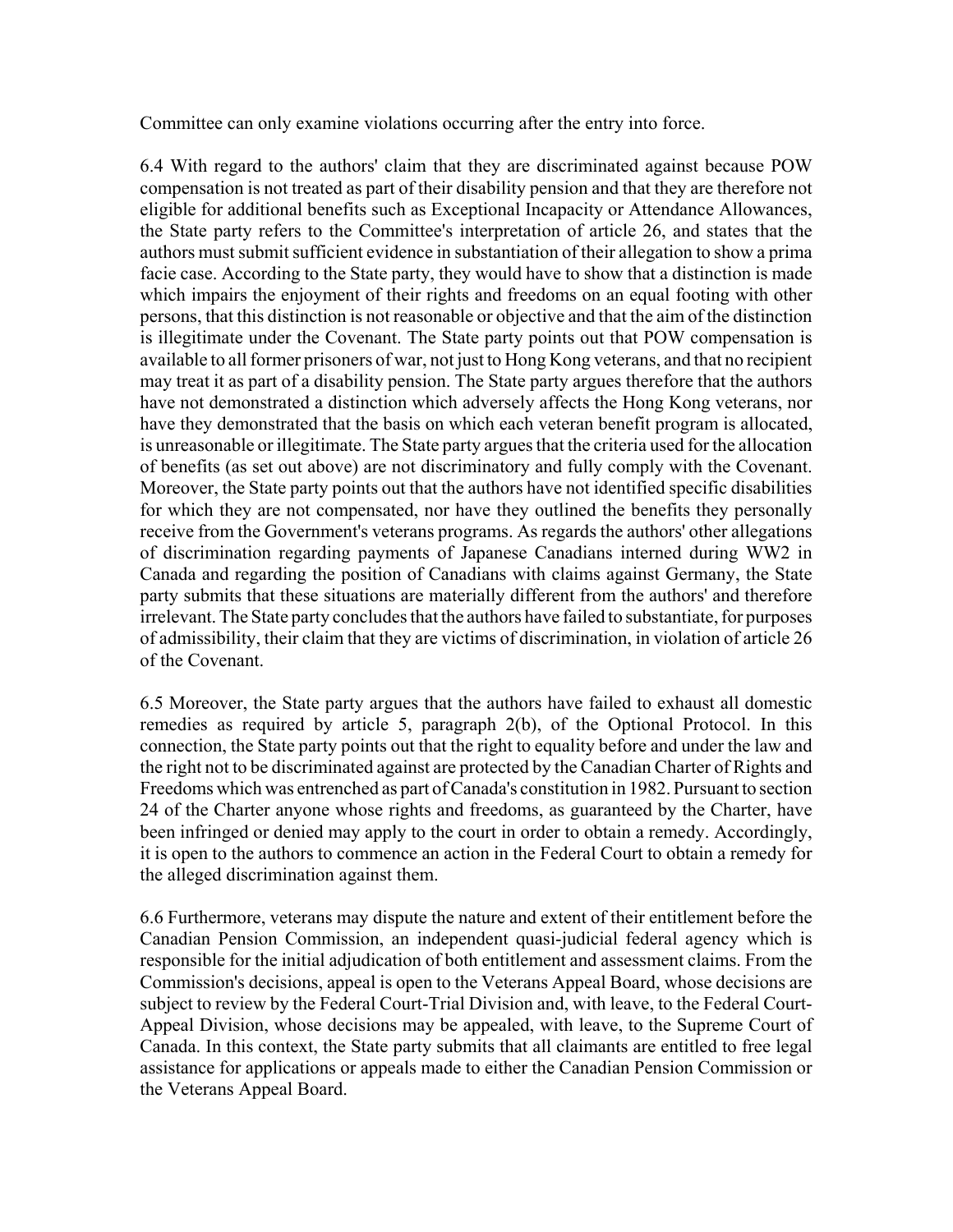7.1 In their comments on the State party's submission, the authors reiterate that for 30 years they received totally inadequate pensions and that a significant element of discrimination remains today in the application of the Veterans Pension Act to Hong Kong Veterans when compared to the pension treatment of other severely disabled veterans. In this context, the authors note that only a small percentage (20 to 30%) of Hong Kong veterans have actually qualified for special allowances such as the Incapacity Allowance and the Attendance Allowance. They claim that the majority of Hong Kong veterans would have received these forms of allowance many years ago save and except for the discriminatory aspects of the current Pension Act, which distinguishes between the prisoner of war allowance which all Hong Kong veterans receive and the disability pension. Furthermore, it is submitted that the Government does not recognize the POW benefit in relation to the concept of "war related pension condition" when assessing eligibility for the Veterans Independence Program.

7.2 The authors reiterate that the State party had no right to waive the rights of the Hong Kong veterans through the 1952 Peace Treaty. It is argued that this breach has the continuing and ongoing effect of depriving the Hong Kong veterans of the specific right to a remedy for the gross violations committed against them by the Japanese.

7.3 As regards their standing, the authors submit that the Hong Kong Veterans Association has passed and ratified resolutions authorizing the authors to act on their behalf in relation to these communications.

7.4 The authors further state that their communication alleges a violation of article 26 in conjunction with article 2, paragraph 3(a), of the Covenant, and is therefore not solely based on article 2(3).

7.5 As regards the State party's argument that the communication is inadmissible ratione temporis, the authors state that the State party's actions (entering into the 1952 Peace Treaty with Japan, its subsequent failure to provide appropriate financial assistance, its refusal to support the claim of the Hong Kong veterans against Japan) have resulted in a continuing and ongoing violation of their right to a remedy pursuant to article 2(3)(a) and has amounted to a form of discrimination in violation of article 26 of the Covenant. In this context, the authors refer to the severe residual disabilities and incapacities suffered by the Hong Kong veterans until the present day. Furthermore, Canada's refusal to support their claim in the international fora and its maintenance of discriminatory legislation in regard to the Hong Kong veterans pension rights are said to reflect a continuing and ongoing violation of the Covenant.

7.6 As regards the State party's argument that all prisoners of war are similarly treated and that there is therefore no discrimination, the authors state that the appropriate standard for analysis relates to the difference in treatment between Canadian POWs and other severely disabled veterans. It is stated that the discrimination, described in detail in the authors' original submission, affects the Hong Kong Veterans particularly because of the severe residual disabilities and incapacities suffered, as a consequence of which they would have qualified for the Special Allowances if it were not for discriminatory provisions excluding them. In this context, the authors refer to the detailed medical history relevant to the Hong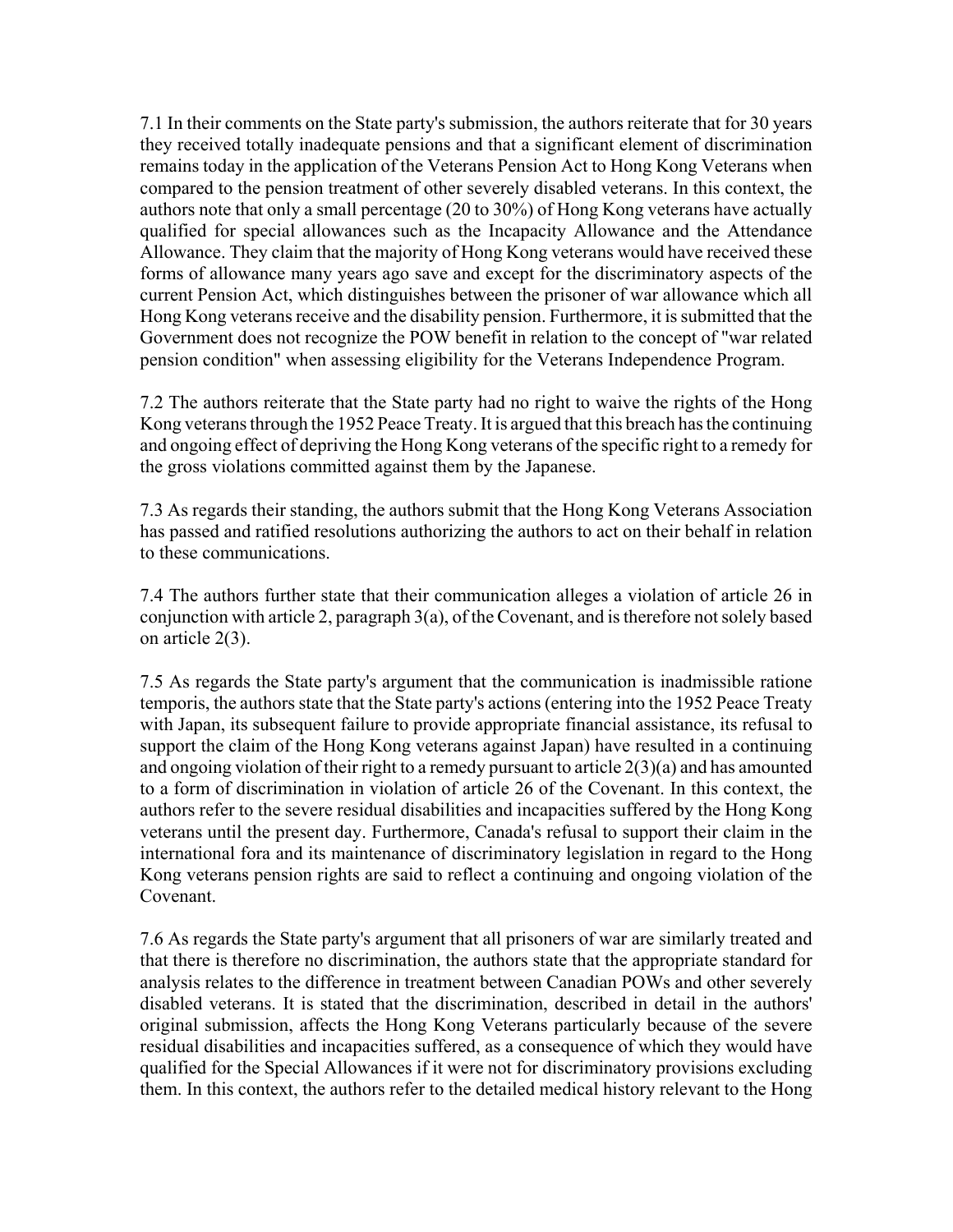Kong veterans' residual disabilities and incapacities which they submitted with their original communication.

7.7 As regards the exhaustion of domestic remedies, the authors state that for 50 years they have pursued without success a remedy in relation to their claim, and that they have petitioned the Government on numerous occasions in order to obtain legislative reform, all to no avail. The authors therefore argue that the application of domestic remedies in their case has been unreasonably prolonged. Moreover, the authors note that their claim involves the application of international legal principles, over which the Canadian courts have no authority to rule. Furthermore, the authors note that the Canadian Pension Commission and the Veterans Appeal Board have no authority to remove the discriminatory aspects of the legislation. The authors conclude therefore that, for all practical purposes, they have exhausted domestic remedies.

#### Issues and proceedings before the Committee

8.1 Before considering any claims contained in a communication, the Human Rights Committee must, in accordance with article 87 of its rules of procedure, decide whether or not it is admissible under the Optional Protocol to the Covenant.

8.2 Part of the authors' communication relates to the alleged waiver of their right to compensation by Canada through the 1952 Peace Treaty with Japan. In this connection, the Committee observes that the alleged failure by Canada to protect the authors' right to obtain compensation from Japan cannot be seen ratione materiae as a violation of a Covenant right. Further, the Committee recalls its established jurisprudence that it is precluded from examining a communication when the alleged violations occurred before the entry into force of the Covenant. See also the Committee's decisions, dated 26 March 1990, declaring inadmissible communication No. 275/1988 (S.E. v. Argentina) and communications Nos. 343, 344 and 345/1988 (R.A.V.N. *et al.* v. Argentina). In the present case, the authors have not shown how any of the acts done by Canada in affirmation of the Peace Treaty after the entry into force of the Covenant could entail continuing effects which in themselves would constitute violations of the Covenant by Canada. This part of the authors' communication is therefore inadmissible.

8.3 The authors further claim that they are victims of discrimination, because their POW pension is not counted as a disability pension and does not entitle them to supplementary allowances available only to persons receiving a 100% disability pension. The State party has indicated that the authors have not exhausted domestic remedies available to them in relation to their complaint of discrimination, in particular, that they have not tried to obtain a remedy under the Canadian Charter of Rights and Freedoms. The authors have stated that, for the past 50 years, they have pursued domestic remedies through political channels. The authors, however, have failed to indicate what concrete steps they have taken to challenge the alleged discrimination against them before the Canadian Courts, as would be possible under the Canadian Charter. The Committee concludes therefore that the communication is inadmissible under article 5, paragraph 2(b), of the Optional Protocol. In the circumstances,